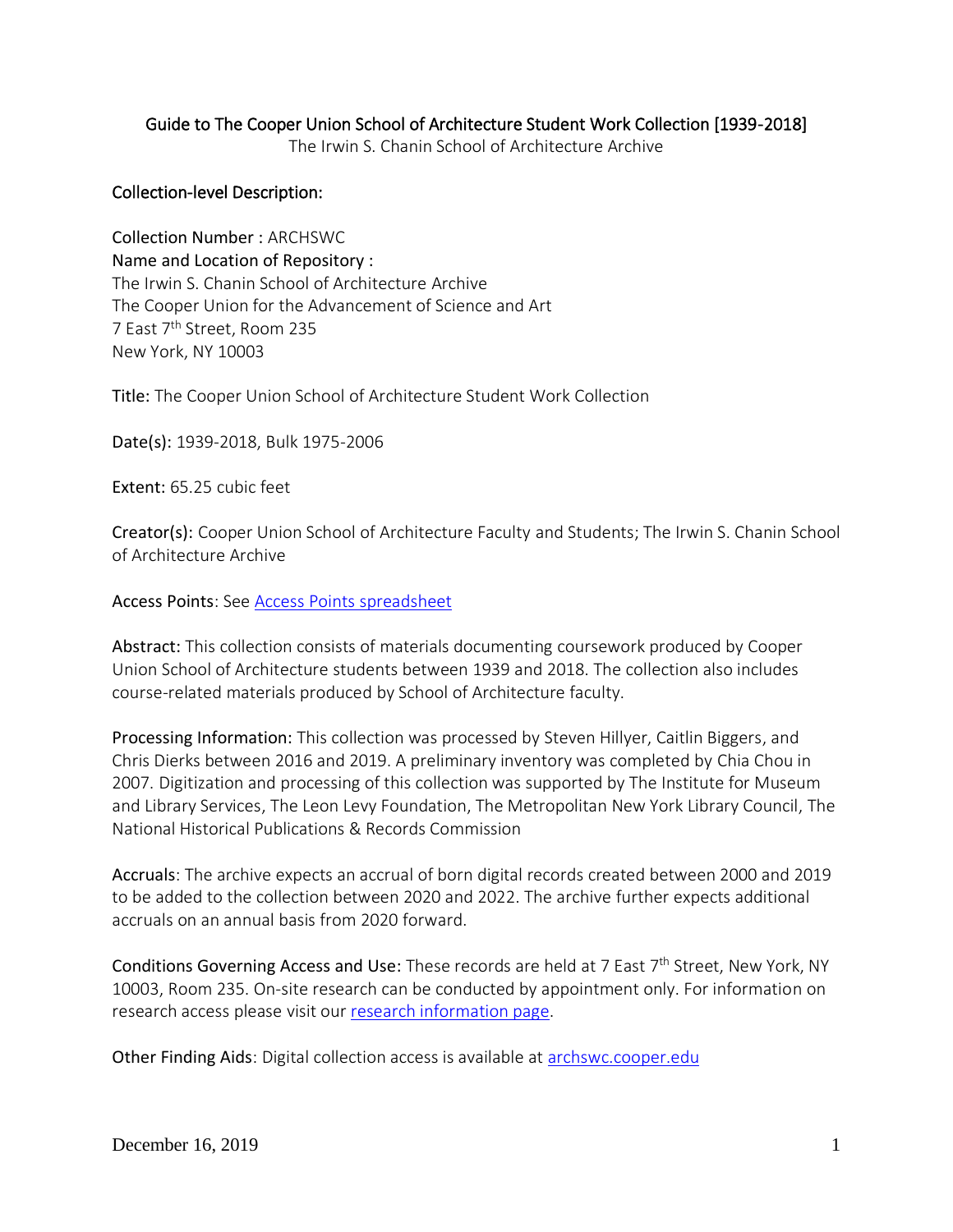Preferred citation: Courtesy of The Irwin S. Chanin School of Architecture Archive, The Cooper Union.

Language of Material: Collection material is predominantly in English. There are a very small number of text documents in Arabic, Chinese, English, French, German, Greek, Hebrew, Japanese, Korean, Latin, Farsi, Portuguese, and Romanian.

Administrative History Note: The Cooper Union for the Advancement of Science and Art was founded in 1859 by philanthropist Peter Cooper to promote social justice, foster civic engagement, and offer a free and academically rigorous course of study in art, architecture, and engineering to New York City's working class. Architectural education has existed at The Cooper Union since its founding, but the program began to formalize in 1960, when The Cooper Union School of Art formally became The Cooper Union School of Art and Architecture. Between 1960 and 1975 the architectural curriculum developed alongside the art program, until the architecture department formed its own school in 1975. In 1981, the school was named The Irwin S. Chanin School of Architecture through a gift from Irwin S. Chanin, a Cooper Union graduate and practicing New York Architect.

Cooper Union's unique approach to educating architects began in the mid-1960s with the appointment of architect John Hejduk, a former graduate of the school, as head of The Cooper Union's Department of Architecture. At that time, most schools of architecture focused on traditional models of design education that emphasized pragmatic technical and analytical skills required for standard professional practice. Cooper Union chose instead to cultivate an alternate approach to developing a student's understanding of space, the human body, and the disciplines and constructed environments that unite them. This new way of teaching architecture embraced cross-disciplinary study and novel approaches to analysis and design that attracted prominent faculty and design critics who continued to shape the School's curriculum between 1975 and 2000, under Hejduk's tenure as Dean.

The School's curriculum remained innovative under the leadership of subsequent deans whose guidance is reflected in the Collection's born-digital works from 2001 forward. Anthony Vidler, who served as Dean from 2001-2013, expanded the curriculum's ethical dimensions with projects that engage the global and environmental challenges facing contemporary architects. The School's current Dean Nader Tehrani, appointed in 2014, has affirmed Cooper Union's investment in "the process of making as a central part of the production of knowledge," and its commitment to the social contract of education. To that end, the school has enhanced digital fabrication technologies in alignment with the existing culture of making at the institution, inclusive of outward facing programs that expose Cooper students to research and construction on a global level.

Throughout the school's history and under each of its three deans, the school has sought to prepare students to enter professional architecture through training in drawing, structures, and professional practice. At present, the school aims to "provide for its students the finest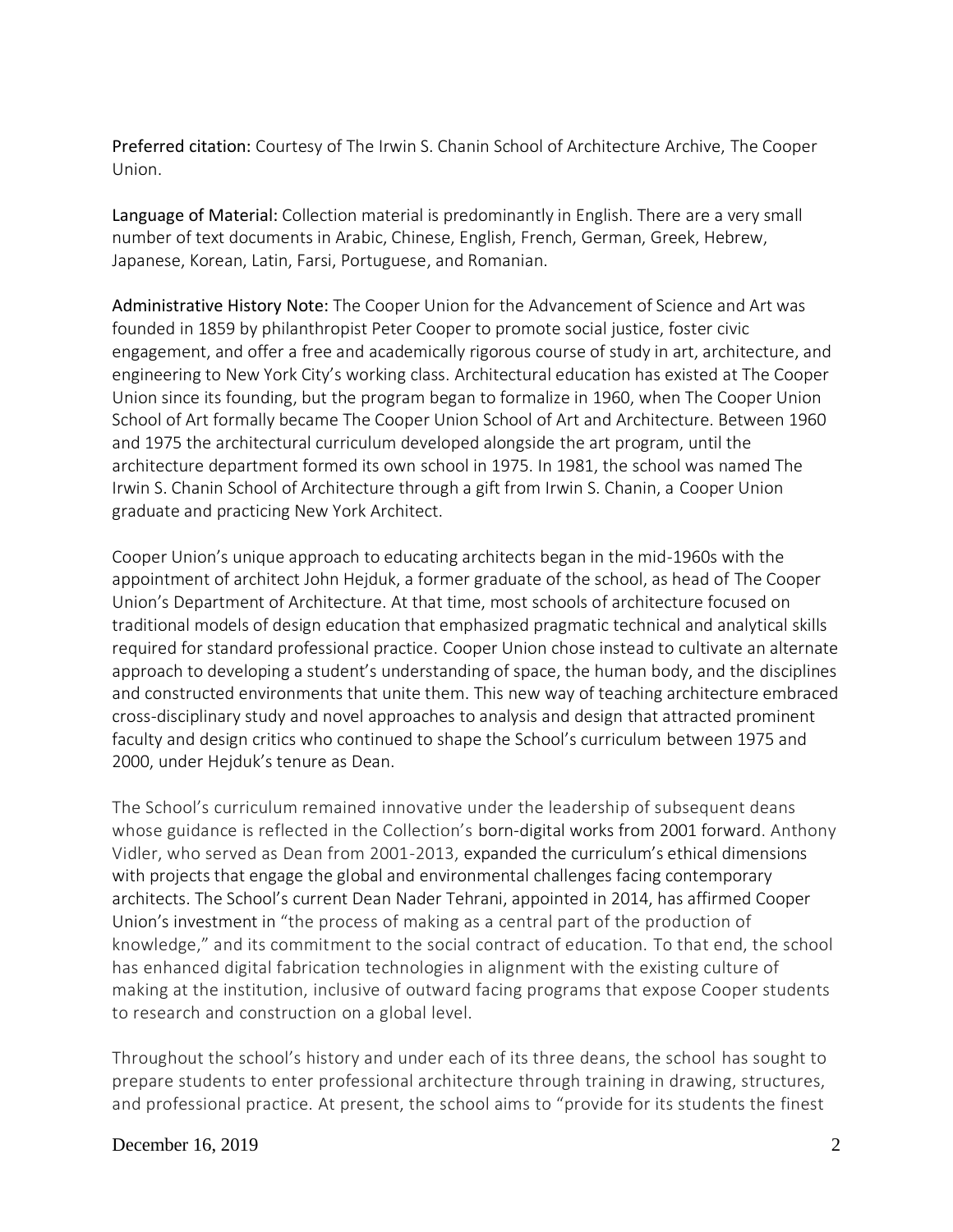professional education available within an intellectual environment that fosters and expands their creative capacities and sensibilities and establishes the foundation for a creative professional life."<sup>1</sup>

Immediate Source of Acquisition Note: Initially, the School of Architecture solicited student projects produced between 1964 and 1971 for documentation in *Education of an Architect: A Point of View*, a compendium associated with a 1971 exhibition at MoMA by the same name. Additional documentation of projects produced between 1972 and 1985 was collected for the second volume of *Education of an Architect*, published in 1988. From 1988 to 2016, the Student Work Collection grew through annual accrual. Since 2017 the collection has grown through biannual accrual. At the end of each semester, faculty members identify student work for inclusion in the Student Work Collection. The student authors then submit original work to the archive for photographic documentation. The original work is largely returned to the student authors, though a small amount of that content exists in the collection.

Scope and Contents: This collection consists primarily of photographic documentation of coursework produced by students in the School of Architecture between 1939 and 2006. The coursework itself, grounded in design studio work across the five years of the undergraduate program, relates to a wide range of topics including, but not limited to, architectural history and analysis, structural analysis, drawing, housing, scale, biology, physiology, linguistics, light and shadow, global history, local history, religion, music, conflict, political science, inhabitation, adaptive reuse, urban redevelopment, city planning, and building typology.

The collection also includes course-related documents produced by faculty members between 1981 and 2018, such as course descriptions, project briefs, memoranda, schedules, and syllabi.

The material is largely image-based, depicting student drawings, sketches, models, reference images, and site photos. A small amount of textual material is also available, including project descriptions, abstracts, and transcripts of thesis reviews. These are complimented by faculty documents that include design studio prompts, course syllabi, reading lists, and related materials.

Physically, the material exists in the form of silver gelatin prints, negatives and positives in 120mm, 35mm, 4 x 5 in and 8 x 10 in formats, as well as 35mm slides, polaroids, and line negatives in a range of sizes. Born-digital material exists in pdf, jpeg, and tif formats. The collection also includes a limited number of audio recordings of Thesis reviews made between 1991 and 2006. The audio is stored on cassettes.

Arrangement: The Student Work Collection is arranged into eight series based on either the course for which the material was produced or the document type. Within each series, staff archivists arranged materials alphabetically by the project author's surname, numerically by

<sup>1</sup> Cooper Union, About[, https://cooper.edu/architecture/about,](https://cooper.edu/architecture/about) accessed November 25<sup>th</sup>, 2019.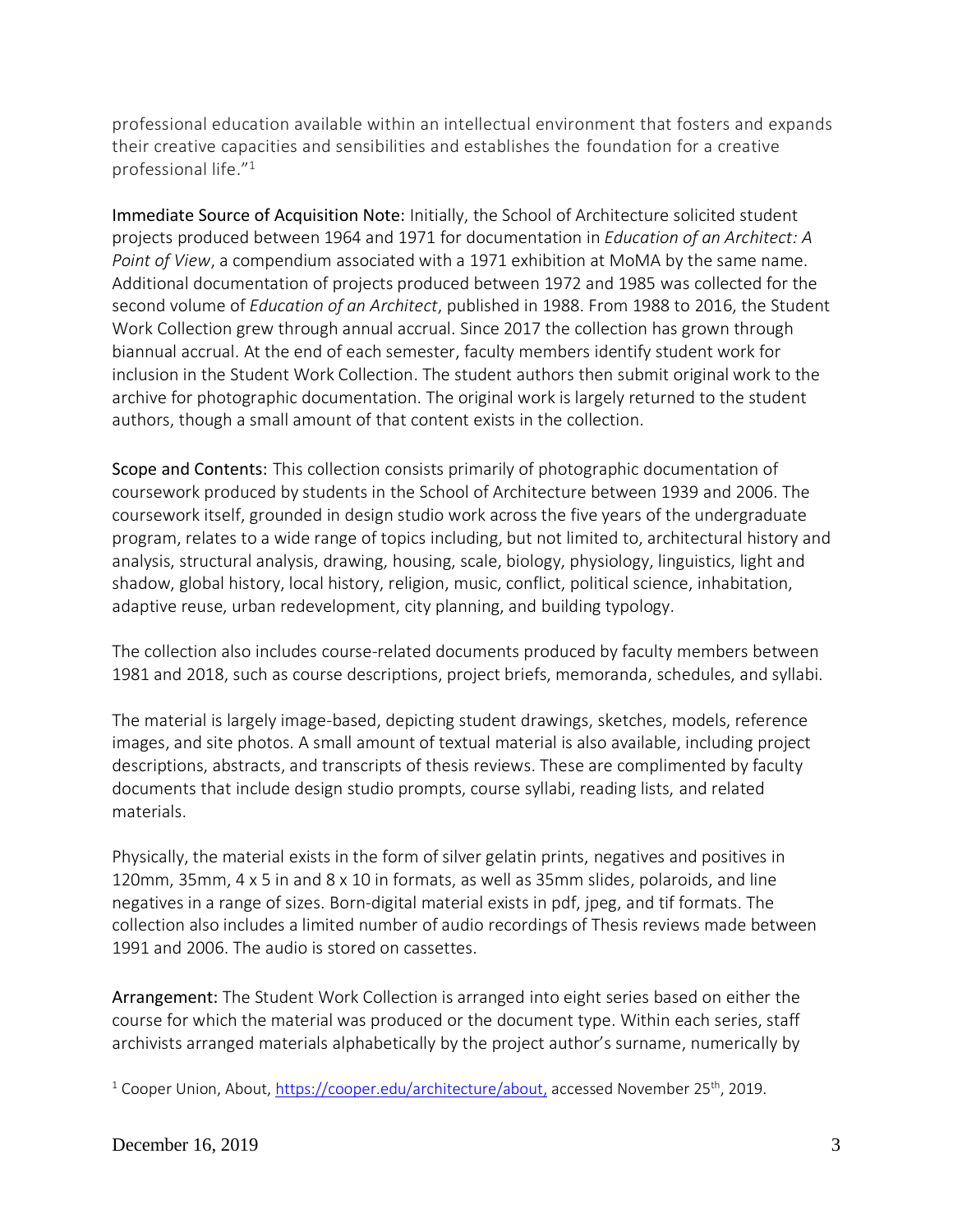course number or chronologically by academic year. Please see arrangement notes on the series level to determine which arrangement scheme is used.

Series I: Architectonics, 1964 – 2003, undated Series II: Design II, 1966 – 2004, undated Series III: Design III, 1964 – 2004, undated Series IV: Design IV, 1965 – 2003, undated Series V: Thesis, 1964 – 2003 Series VI: Non-Studio Courses, 1967 – 2007, undated Series VII: Pre-1963–64 Coursework, 1939 –1964, undated Series VIII: Faculty Course Documents, 1970 – 2018, undated Series IX: Final Review Audio Recordings, 1991 – 2006

Series Level Description:

Series I: Architectonics Date(s): 1964 – 2003, undated Extent: 7.5 cubic feet

Scope and Content: This series consists of materials produced in ARCH 111, the first-year design studio. This course introduces students to the study of architecture by investigating the interrelationships of space, structure, and visual composition, and by exploring the syntax of architecture through models and orthographic drawing. Note: from 1961-62 through 1971-72 Architectonics was assigned course numbers 131 (fall) and 132 (spring). The material is largely photographic and includes photos of models, drawings, sketches, reference, and site images. There is also some textual material.

Arrangement: This series is arranged alphabetically by author surname.

Series II: Design II Date(s): 1966 – 2004, undated Extent: 7.5 cubic feet

Scope and Content: Material in Series II was produced in ARCH 121, the second-year design studio. This studio requires students to sustain their formal investigations from first year while integrating the complexities of program, context, and site. The studio integrates spatial, structural, material, environmental, and visual design, emphasizing the communication of concepts through drawings and models. Note: from 1961-62 through 1971-72 the second-year design studio was named Architectural Design I and assigned course numbers 231 (fall) and 232 (spring). The material is largely photographic and includes photos of models, drawings, sketches, reference and site images. There is also some textual material.

Arrangement: This series is arranged alphabetically by author surname.

Series III: Design III Date(s): 1964 – 2004, undated Extent: 7.5 cubic feet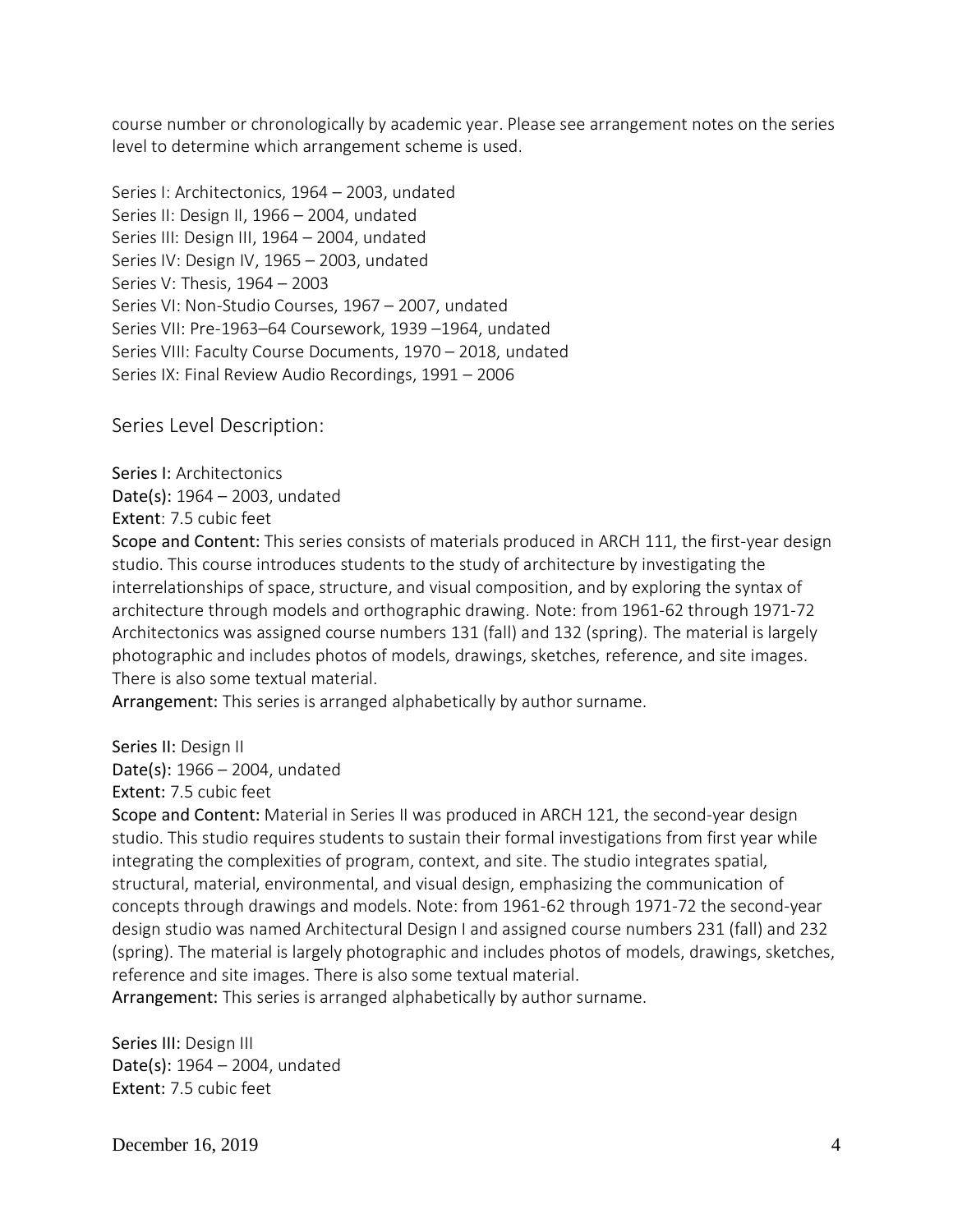Scope and Content: This Series contains student work produced during ARCH 131, the third-year studio. This course studies and analyses historical precedents, which are followed by a sequence of design problems of increasing complexity. The studio emphasizes the planning of buildings and the interrelationships among form, structure, detail, and technologies. Note: from 1961-62 through 1971-72 the third-year design studio was named Architectural Design II and assigned course numbers 331 (fall) and 332 (spring). The material is largely photographic and includes photos of models, drawings, sketches, reference and site images. There is also some textual material.

Arrangement: This series is arranged alphabetically by author surname.

Series IV: Design IV

Date(s): 1965 – 2003, undated

Extent: 7.5 cubic feet

Scope and Content: This series includes material produced for ARCH 141, the fourth-year design studio. Design IV investigates urban programs and sites that require the integration of form, structure, and space. Students examine the complexities implicit in resolving urban problems. Analytic studies and explorations generate specific programs for the development of each project. Emphasis is placed on large-scale integrations and the impact of transformations to the existing urban fabric. Note: from 1961-62 through 1971-72 the fourth-year design studio was named Architectural Design III and assigned course numbers 431 (fall) and 432 (spring). The material is largely photographic and includes photos of models, drawings, sketches, reference and site images. There is also some textual material.

Arrangement: This series is arranged alphabetically by author surname.

Series V: Thesis

Date(s): 1964 – 2003

Extent: 23 cubic feet

Scope and Content: Series V contains work from ARCH 151, the fifth and final design studio. Thesis synthesizes four years of the educational experience. Each student chooses his or her area of study, scope of problem, and method of exposition. Students analyze and study their chosen problems with the aid of faculty, visiting critics, and advisors. Note: from 1961-62 through 1971- 72 the fifth-year design studio was named Architectural Design IV and Thesis and was assigned course numbers 531 (fall) and 532 (spring). The material is largely photographic and includes photos of models, drawings, sketches, reference and site images. There is also some textual material.

Arrangement: This series is arranged alphabetically by author surname.

Series VI: Non-Studio Courses Date(s): 1967-2007, undated Extent: 5.8 cubic feet Scope and Content: This series is comprised of material produced for courses outside the core design studios. Courses represented include: Freehand Drawing, History of Architecture I, Computer Applications & Descriptive Geometry, History of Architecture II, Structures II, Building

December 16, 2019  $\overline{5}$